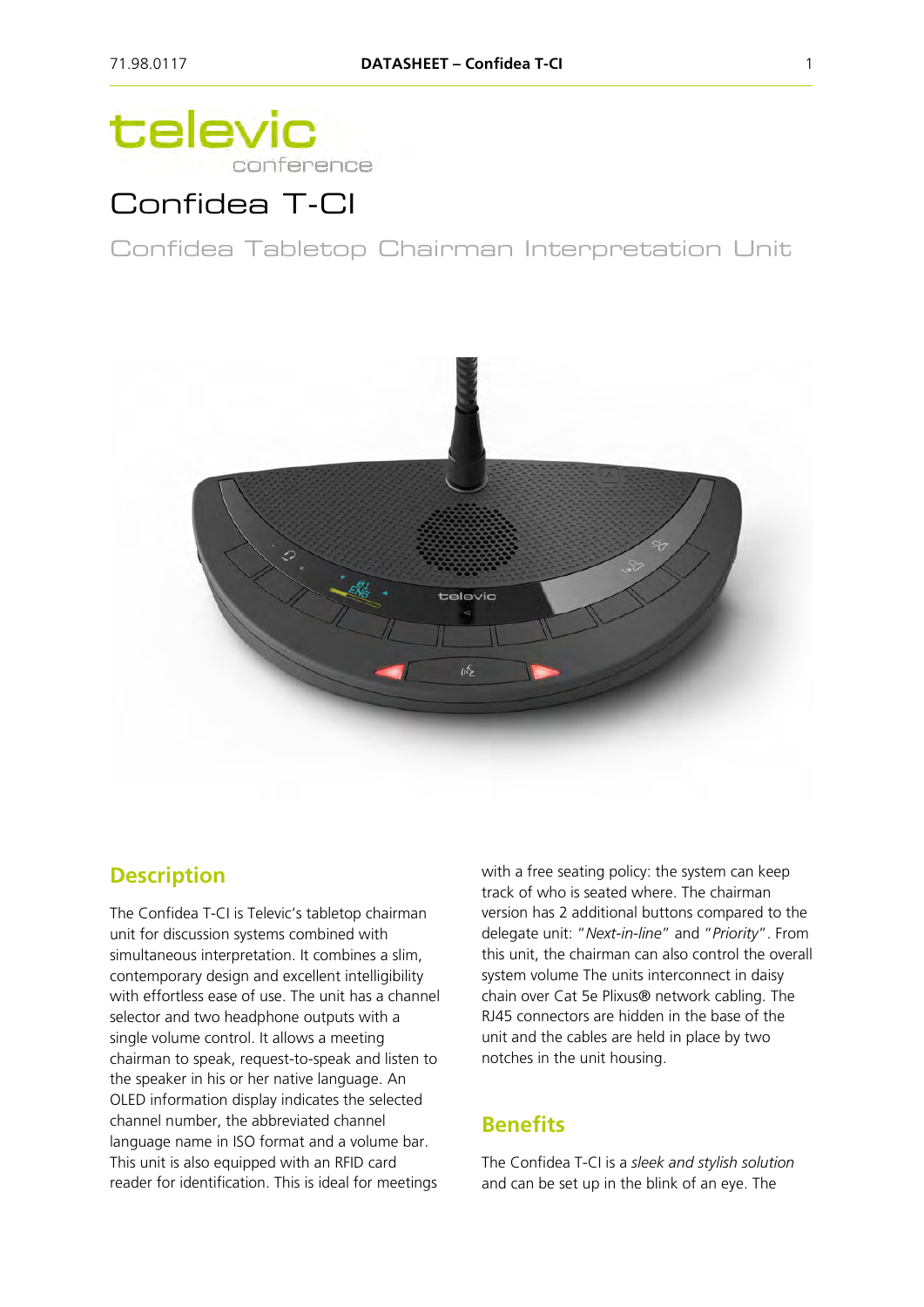input and output connections are *auto-sensing and interchangeable*. As a result, installation is *easy, fast, and straightforward*, making it the ideal system for frequently changing environments. The removable microphone is *immune for mobile phone interference*, so delegates can leave their phones switched on during the meeting. The Confidea T-CI is backed by the Plixus® network with redundant cabling and hot swapping options to ensure *maximum reliability*. Finally, its shielded microphone is immune to mobile phone interference.

#### **Features**

- Built-in high-quality loudspeaker which is automatically muted when the microphone is active, to prevent acoustic feedback
- ‒ Microphone On/Off or request-to-speak button with two signaling LEDs
- Two headphone outputs with single volume control
- OLED information display with selected language and volume bar
- RFID card reader
- Priority button
- Next-in-line button
- Overall system volume control

### **Connectivity**

‒ Screw-lock socket to connect a removable microphone.

| <b>D-MIC30SL</b> | 71.98.0053 |  |
|------------------|------------|--|
| D-MIC40SL        | 71.98.0054 |  |
| <b>D-MIC50SL</b> | 71.98.0055 |  |

- ‒ Two RJ 45 connectors for loop through cabling
- ‒ Two 3.5 mm stereo jack sockets for headphones
- ‒ Plixus-powered

### **Software**

To fully configure, manage, and use the unit, Televic's CoCon management software is required. The following standard licenses are available:

| <b>CoCon Discussion</b>     | 71.98.1101 |
|-----------------------------|------------|
| <b>CoCon Authentication</b> | 71.98.1105 |
| <b>CoCon Interpretation</b> | 71.98.1107 |

### **Certifications**

| l Region | <b>Certification</b> |
|----------|----------------------|
| Europe   |                      |

### **Specifications**

| <b>Mechanical</b>       |                                          |
|-------------------------|------------------------------------------|
| Material                | PC/ABS                                   |
| Color                   | Black Matt, RAL9011                      |
| Size (mm)               | 230 (w) $\times$ 130 (h) $\times$ 60 (d) |
| Size packed (mm)        | 250 (w) $\times$ 150 (h) $\times$ 90 (d) |
| Weight (g)              | 480                                      |
| Weight packed (g)       | 620                                      |
| <b>Electrical</b>       |                                          |
| Voltage                 | 48 VDC                                   |
| Consumption             | 3.5 W                                    |
| <b>Speaker Output</b>   |                                          |
| Maximum output          | >1 W                                     |
| power                   |                                          |
| Frequency response      | 200-20,000 Hz                            |
| Dynamic range           | $> 90$ dB                                |
| THD @ nominal level     | $< 0.1\%$                                |
| Load impedance          | 8 <sub>0</sub>                           |
| <b>Headphone Output</b> |                                          |
| Maximum output          | $> 10$ mW                                |
| Frequency response      | 22-22,000 Hz                             |
| Dynamic range           | $> 90$ dB                                |
| THD @ nominal level     | $< 0.1\%$                                |
| Load impedance          | $16-32$ $\Omega$                         |
| <b>Microphone Input</b> |                                          |
| Nominal input level     | $-54.7$ dBV                              |
| Maximum input level     | $-24.6$ dBV                              |
| Input impedance         | $\overline{1}$ kΩ                        |
| Dynamic range           | $>93$ dB                                 |
| Frequency response      | 25-20,000 Hz                             |
| THD @ nominal level     | $< 0.1\%$                                |

All information copyright **Televic Conference**, 2015. Version 1.0, October 2015

— Leo Bekaertlaan 1 · 8870 Izegem · Belgium Tel. +32 51 30 30 45 Fax +32 51 31 06 70 E-mail: conference@televic.com Web: [http://www.televic-conference.com](http://www.televic-conference.com/) *Televic reserves the right to change this document without notice.*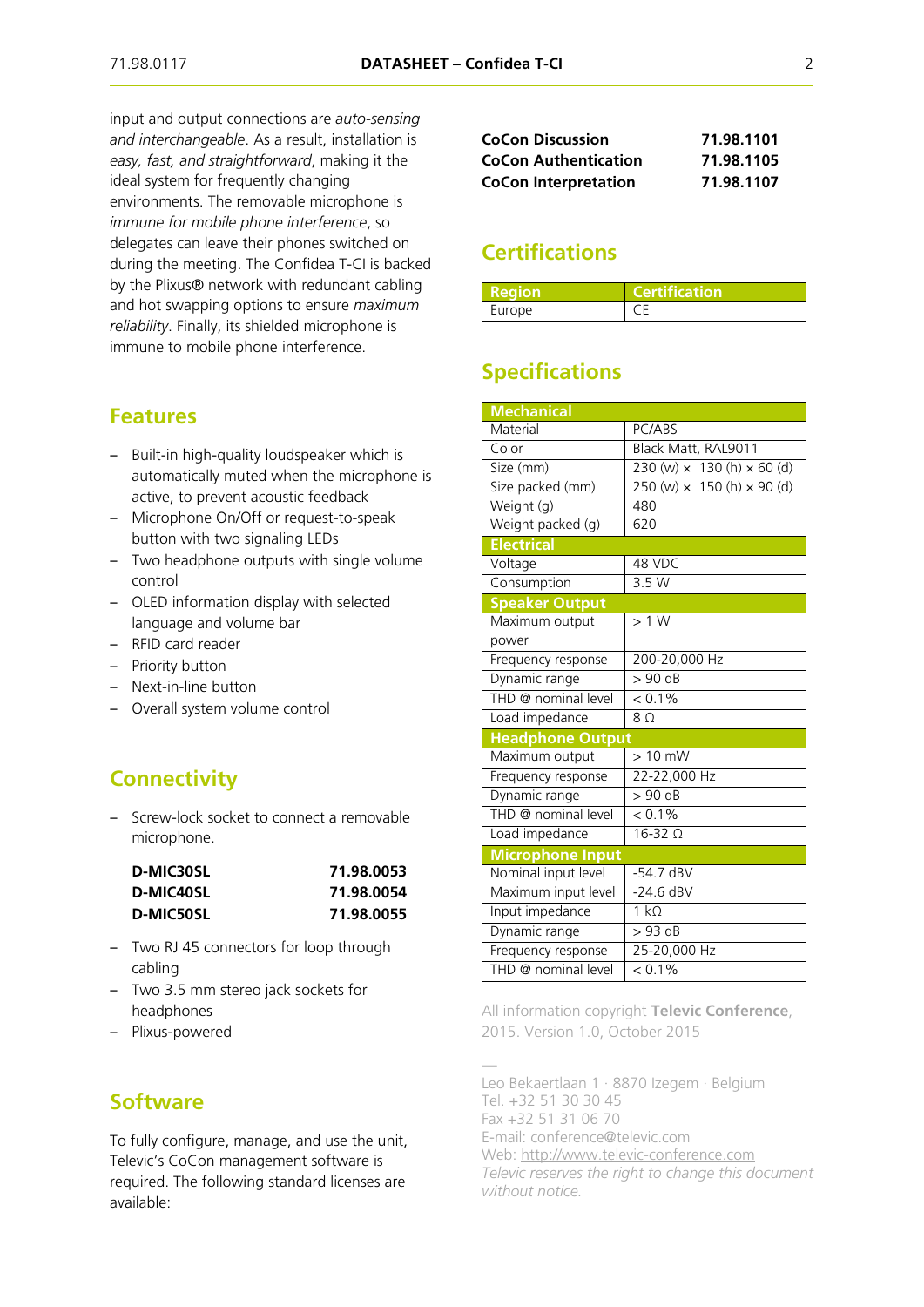# televic conference

# Confidea T-DI

Confidea Tabletop Delegate Interpretation Unit



### **Description**

The Confidea T-DI is Televic's tabletop delegate unit for discussion systems combined with simultaneous interpretation. It combines a slim, contemporary design and excellent intelligibility with effortless ease of use. The unit has a channel selector and two headphone outputs with a single volume control. It allows a meeting delegate to speak, request-to-speak and listen to the speaker in his or her native language. An OLED information display indicates the selected channel number, the abbreviated channel language name in ISO format and a volume bar. This unit is also equipped with an RFID card reader for identification. This is ideal for meetings

with a free seating policy: the system can keep track of who is seated where. The chairman version of this unit has additional controls. The units interconnect in daisy chain over Cat 5e Plixus® network cabling. The RJ45 connectors are hidden in the base of the unit and the cables are held in place by two notches in the unit housing.

### **Benefits**

The Confidea T-DI is a *sleek and stylish solution* and can be set up in the blink of an eye. The input and output connections are *auto-sensing and interchangeable*. As a result, installation is *easy, fast, and straightforward*, making it the